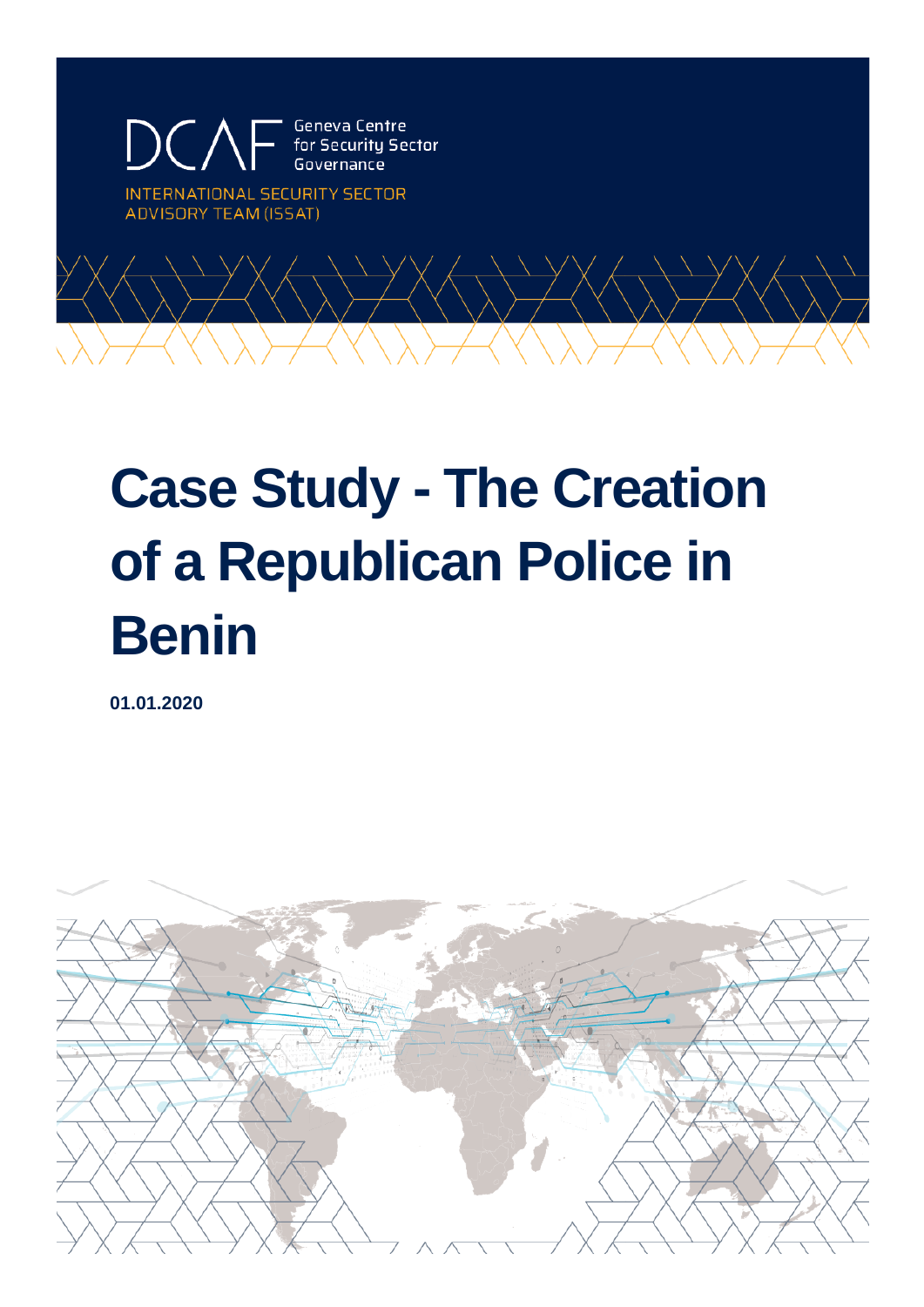

# **Contents**

 $\wedge\wedge$ 

 $\wedge\wedge$ 

\\ *\ \ \* \\

 $\wedge\wedge$ 

## **ISSAT Case Study Examples**

ISSAT's main role is to provide operational support to reinforce the international community's security and justice reform capacity. Through our case studies, we present our donors and community of practice with contextualized examples of reform processes that could be useful in their areas of priority. This case study is based on the observations and reflections of one of ISSAT SSR expert following a deployment in the country. The case study also aims to work as a conversation starter, and we welcome comments and contributions from our readers.

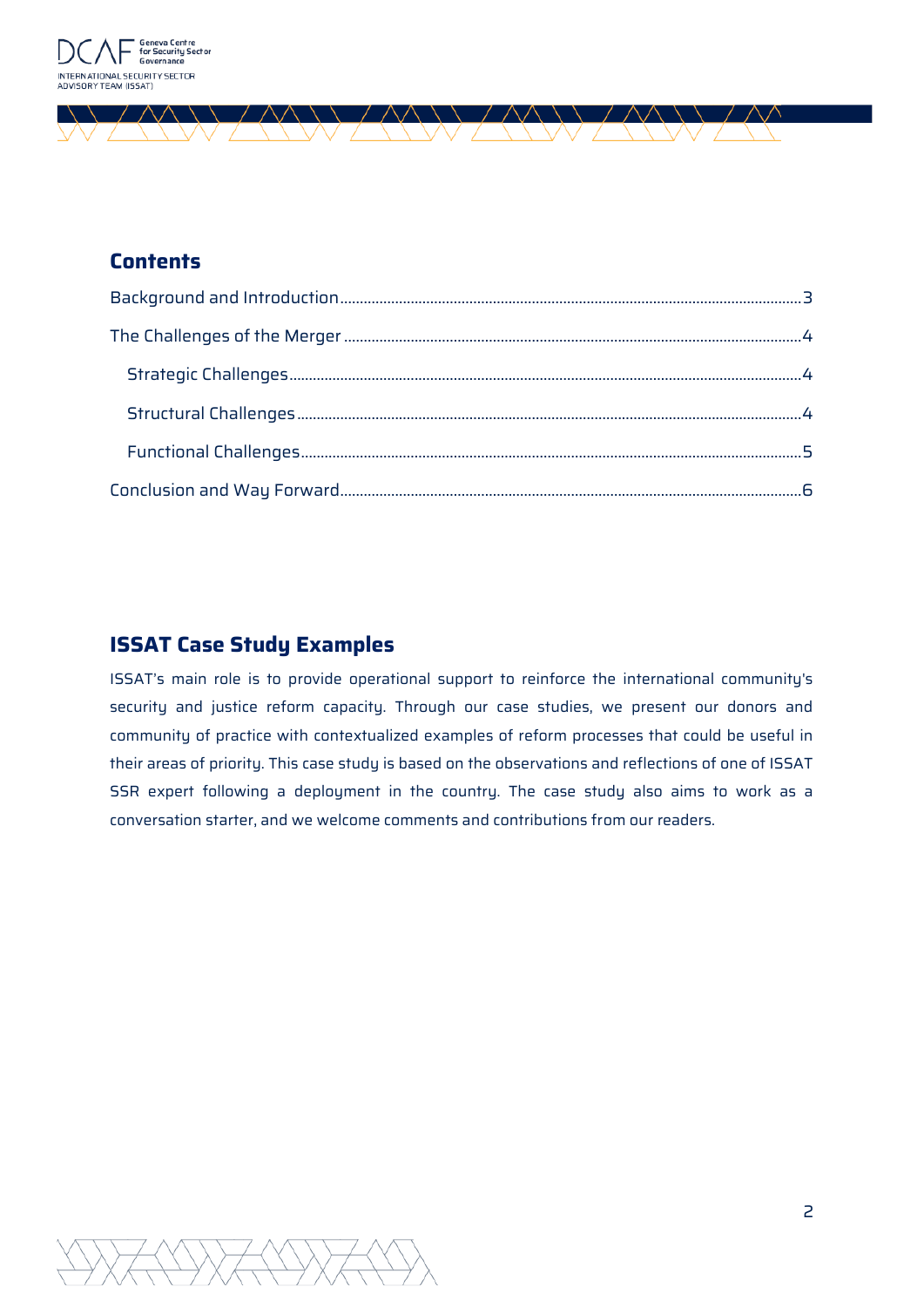

## <span id="page-2-0"></span>**Background and Introduction**

 $\wedge\wedge$ 

Benin's development relies heavily on its ability to attract foreign investments and on tourism. In a West African region troubled by violent events, the country's security is therefore an essential condition to its future wealth. Benin's security and defence forces have been facing the traditional threats posed by serious and organised crime, road blockages and illegal exploitation of the sea for many years. The extension of terrorism from the Sahel into Benin is an emerging risk for the stability of the country. It became a reality on May  $1<sup>st</sup>$ , 2019, with the assassination of a quide in the Pendjari Park and the kidnapping of French tourists near the border with Burkina Faso.

National security was already a key issue during the 2016 elections campaign. As new Head of State, Patrice Talon quickly expressed his vision for the transformation of the security sector in the Government Action Programme (GAP) 2016-2021 and the National Development Plan (NDP) 2018- 2025. The documents set out the ambition to rationalise the public administration and the government's architecture. The GAP lists eighteen sectoral projects aiming at strengthening public security and national defence, including, risk prevention, civil protection, integrated management of border areas and internal security.

The creation of a single internal security force under the supervision of the Ministry of the Interior and Public Security through merging the police and gendarmerie, was included as a potential measure to improve the security sector's management. The operationalisation of this commitment came on the 1st of January 2018, when the creation of the "Republican Police" was announced. This major initiative, transforming Benin's security sector, only has one recent precedent, being the reform of Belgium's police initiated on the 1st of January 2001. Benin's security apparatus is being redefined, as a result of the disappearance of those two very old structures, which contributed through their culture and traditions to its architecture and governance. The new structure now brings together some 10,000 police officers and is intended to be a hybrid of two organisations with different practices and understandings of internal security.

In reality, regional instability and emerging security threats require Benin's political authorities to implement an effective system for anticipation and response. The creation of the Republican Police is only the first step, and a new National Security Strategy is now expected in the first half of 2020. While the police-gendarmerie merger could define the reform's outlook, it constitutes a major challenge for the country with foreseeable advantages and disadvantages on the structural and functional levels.

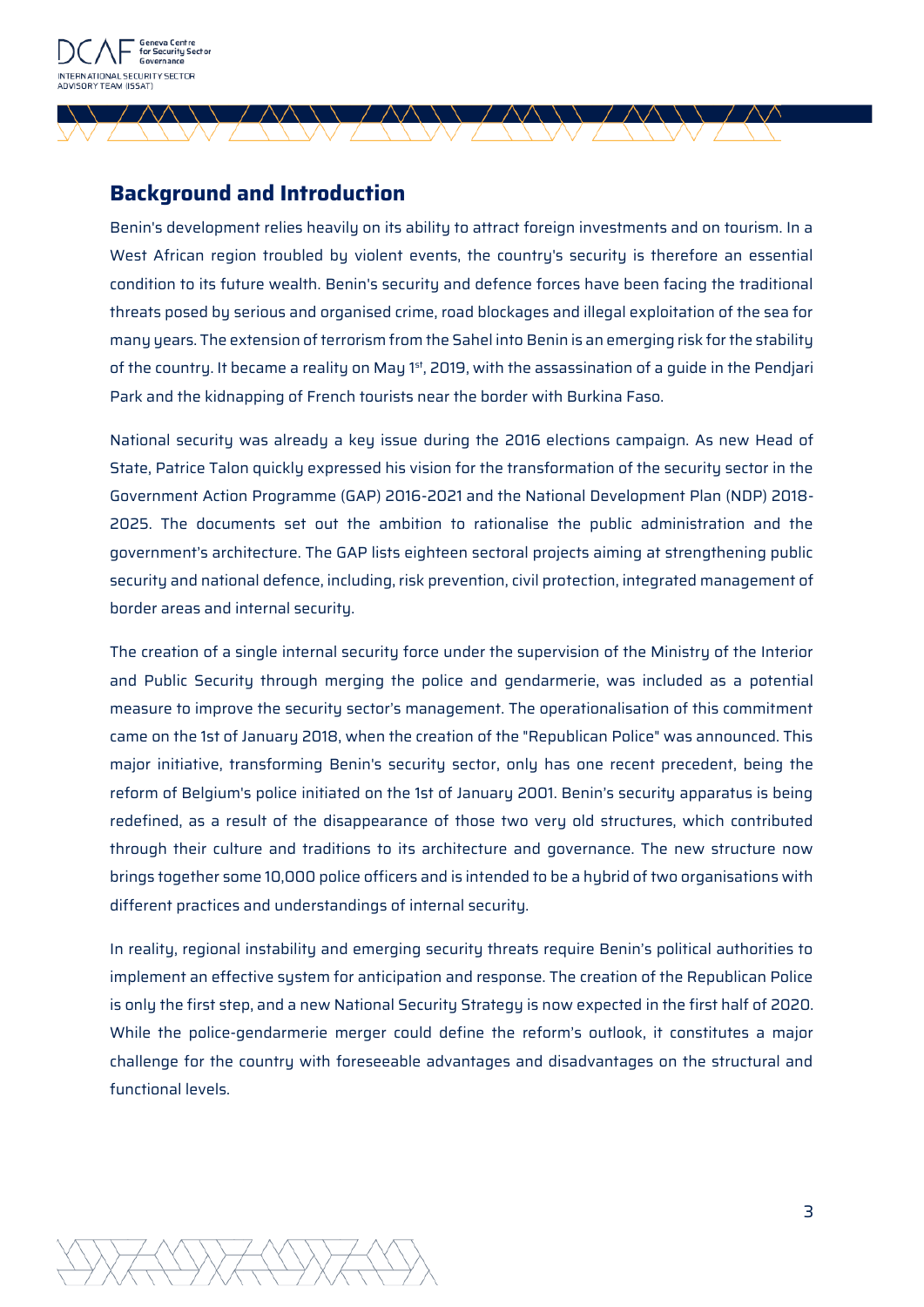

# <span id="page-3-0"></span>**The Challenges of the Merger**

#### <span id="page-3-1"></span>**Strategic Challenges**

Fundamentally transforming the organisation of a security institution requires national security policies and strategies that identify priority objectives and the capabilities required to achieve them. Throughout 2017, the committee set up to prepare for the merger of the National Police and the National Gendarmerie has worked without a national security sector strategy or a national security policy. With no political or strategic guidance at its disposal, the committee based its work solely on the will of the Head of State.

Ideally, national authorities generally set the framework for security sector reform (SSR) through a security policy document and a transformation plan that reconciles aspirations and means. Experience shows that it is important that these key documents integrate internal security, defence and justice and are the product of a truly comprehensive and inclusive dialogue, resulting in a widely shared vision. The Head of State' political will, while crucial to reform, is not sufficient on its own to set priorities and bridge the gap between divergent views on the technical aspects of a difficult transformation. The lack of long-term planning has also led to fears of an unpredictable process and a foreseeable difficulty for the State to meet costs not previously assessed.

#### <span id="page-3-2"></span>**Structural Challenges**

The first structural challenge concerned the human resources and economies of scale that needed to be achieved as units and functions were streamlined into a single organisation, avoiding duplication. As a result of two hierarchical structures merging into a single structure, many officers found themselves without command responsibilities. The merger affected the employment of nearly three hundred officers. Some were placed at the disposal of the General Directorate of the Republican Police while others remained without operational assignments. To improve the situation of these officers and in order to avoid an excessive number of idle officers, a temporary solution was found by deploying several of them to peacekeeping operations under the umbrella of multilateral organisations.

On the positive side, the merger has improved security coverage by rationalising the distribution of security forces throughout the country. The density of the security network in Benin was insufficient bu international standards, particularly in the border areas and in the north of the country where the risk of religious radicalisation is greater. Localities that used to have both a police station and gendarmerie barracks are now under the jurisdiction of a single police station, thus avoiding conflicts between bodies, ambiguity of responsibilities and wasted resources. The financial savings generated as a result of the merger have made it possible to set up units in localities where there

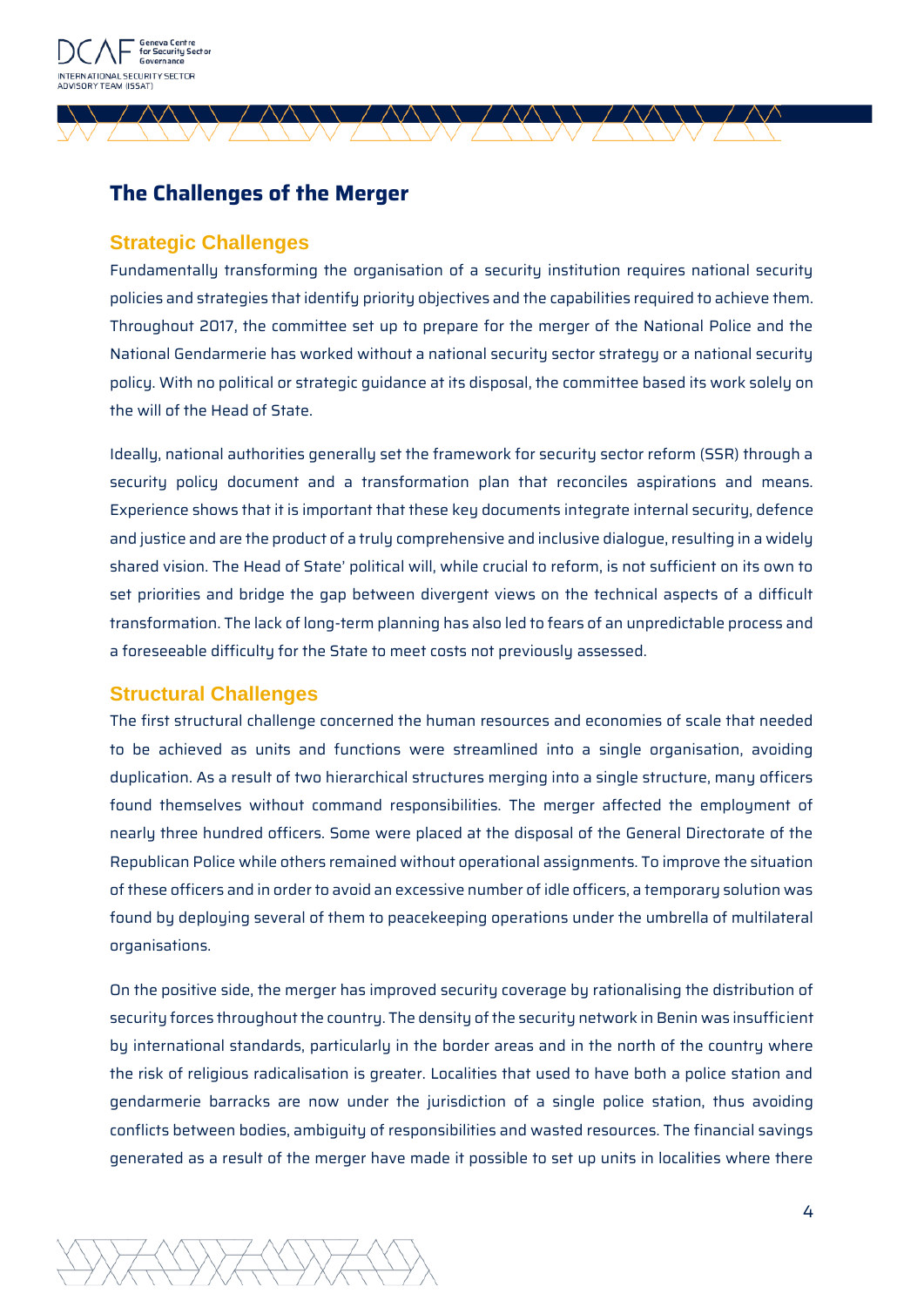

was no police presence. In spite of the police-population ratio remaining unchanged, the security service has come closer to the population with nearly 85% of the territory being covered, compared to 55% before the merger.

 $\wedge$ 

### <span id="page-4-0"></span>**Functional Challenges**

 $\wedge\wedge$ 

The aim of the merger is to have an integrated internal security force, with a hybrid functioning system, retaining some aspects particular to the gendarmerie, such as military police whilst operating both in cities and isolated rural areas. A complete functional harmonisation will be a longterm process due to the deep divergences between the two institutions. For example, the gendarmerie was organised with officers, non-commissioned officers and soldiers, whereas the national police had a four-corps structure of peacekeepers, peace officers, inspectors and commissioners. The gendarmes were subject to availability requirements as per the military regime, while the police benefited from a human resources management system, closer to the rest of the civil service administrations. The Chain of Command among the gendarmes was inspired by the military system, which uses a staff-type structure consisting of functional offices (B1 to B9), whereas the command structure of the national police was a mixture of administrative and paramilitary aspects with technical directorates, central directorates, etc. As a result, many challenges arose when the staff of the two former institutions were transferred and reclassified into the new corps and ranks. A key opportunity and enabler for the merger was the previous internal police reform process which adopted a two-corps organisation (non-commissioned officers and officers), which facilitated the transfer and reclassification for the merger.

On the operational level, gendarmes and police officers do not have the same approach for conducting their work. For example, the use of warning shots for law enforcement was not authorised for police officers, whereas gendarmes were allowed to revert to this measure. In May 2019, violent clashes in Cotonou pitted demonstrators against the republican police and the army, who were accused of firing live ammunition. This incident illustrates operational difficulties for the police that remain to be addressed.

Whilst the police has performed its duties in urban areas, the gendarmerie has been perceived as an institution representing the State in the countryside. In addition, public space, public order and safety are concepts with different meanings and interpretations in rural and urban areas. For example, the function of local intelligence gathering occupies an important place in the police function and is highly organised, whereas the gendarmerie engages in terrain surveillance and practices mobility of units for operational defence of the territory.

Beyond these initial differences, a major challenge is to bring together very different institutional cultures and individual perceptions of their role in Beninese society. The personnel of the two